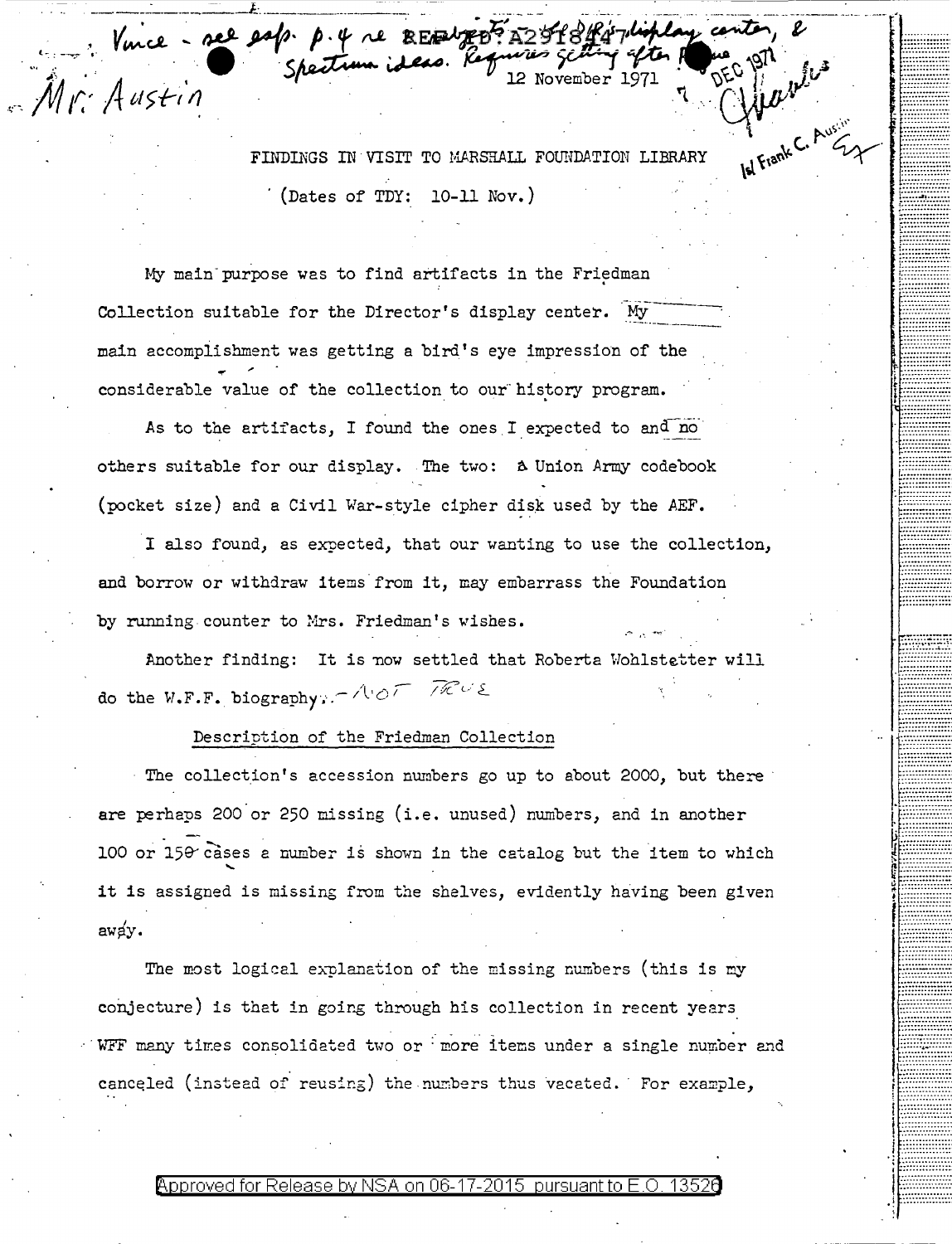# **REF** ID:A2918447 REF ID:A2918447

all of perhaps a dozen letters, with numerous photocopies of Civil War items that I had sent him over a longer period, are filed under a single number.

The bulk of the collection is in an upstairs room that is kept locked. Some items--including the classified ones *we* contributed recently--are kept in a humidity-controlled vault\_. A few items (artifacts) are on display in the museum.

Perhaps half of the numbered items are books.

-·---··-----·. ---------·.

*·:* 

Only perhaps a dozen are artifacts--cipher devices, codebooks.

I did not *see* any correspondence files, although many of the numbered items include letters to WFF. It is unlikely that he wrote many letters without keeping copies of them, but if they are in the collection, they are not catalogued.

The catalog is organized in two ways--by accession number and by. "author." The lattern term is a very large umbrella; for example, I am listed as the "author" of the odds and ends of raw material I sent to WFF by letter.

WFF wrote comments about several hundred of the items. These are typed on 5-by-8 cards, filed separately by accession number. Mrs. Friedman added notations in pencil on many of the catalog cards.

A subject catalog would be useful, of course. The makings of one are present on the cards now in the catalog; on each of them the subjects to which the item pertains are noted.

2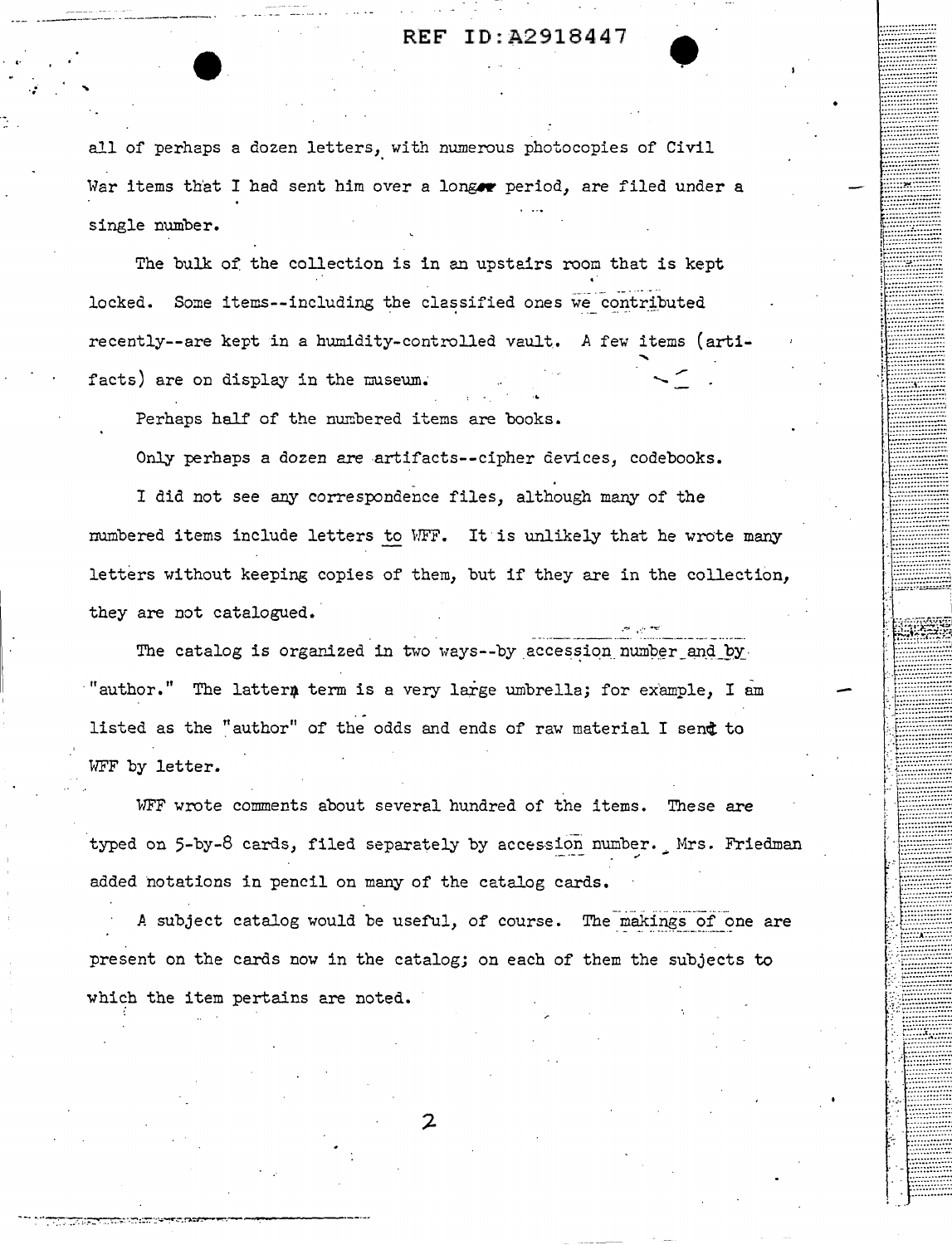# **REF** ID:A2918447

### Our Use of the Collection

....... .<br>.<br>. ..

I read the catalog cards up through  $\frac{d}{dt}450$  and examined 40 or 50 of the items. Eefore I reached  $\#50$  it had become clear that we need a copy of the whole catalog, and of the comment cards. This collection is perhaps as rich in material for us as is the Cryptologic Collection in 3c089.

Until this time, Dr. Pogue had not had a close idea of the utility of the collection to us, nor had Mr. Lyle, his assistant on the scene. . ·• We discussed inconclusively the problem of how our use can be effected without displeasing Mrs. Friedman. There are some points in our favor: (1) NSA assisted in the cataloging in its early years, contributing the . *"('*  full time of one person for several months, a year or two. (2) It was my car (and Mrs. Friedman has been informed that it was) that hauled the last dozen or so boxes of the collection to Lexington. (3) At a cost of many manhours, we (NSA) contributed a generous number of items to the collection. And many of WFF's Civil War items were provided by me. *·(4)* The collection surely contains scores of items that the Agency contributed to by providing CREF information or  $L24$  reporduction services.  $(5)$  Some of the items (e.g. Civil War codebooks) were, and a case could be made that they still are, Government property.

General Carter as well as Dr. Pogue is. concerned about this problem. One possible solution, not yet suggested to them, might be a personal request from me to Mrs. Friedman. A better one, suggested to me by S.S. Snyder, is that we offer to provide by IBM listing a topical index in return for keeping a copy of it ourselves.

3

I *i*  i

:-:· :\_:\_:\_:\_:\_:\_:\_:\_:\_:\_:\_-:-:: ,, :::::::::::::: ·: *::::::::::::::* 

*::::::::;::::::::.*  ::::::::::::::::: :::::::::::::::::: *:::::::::::::::::: :::::: ::: :::::.:-::* :::::::.:::::::::::: ::::::::::::::·.:-.

::::::·.:·.::::::·:.· :::::·.:·:.:·::::.·::

~:-:.:~~:l~~~~;;;.:~ ~ *:::::::::.::::::::.*  ~:~~~:-~;-~:~~:;;;~~~; ···-·-···-·-····· ··--····--·······

*:::::::;::::::::: . . :::::::::::::::::* 

*::::::::::::::::: :::::.::* ::: *·:::.:·.: :::::::::::::::;;*  ········-········· ·················· *:::::::::::::::::. :::::::::::::::::*  .::::::::::::::::: ··············-·· ················· *.-:·.-::::-:::\_::.-:·.-::.:.:*  ················· *::: ::::::::::::::.*  ::::::::::::::::: . *=:::::.-:::.-::.-::·.-:·.-:* 

-:::::::::::::::::. ,j, *:::: :: ::::: ::::::* j::::::::::::::::::

~!f{~filif {1 "'(, ................. . **t:.:::::::::::::::::** 

!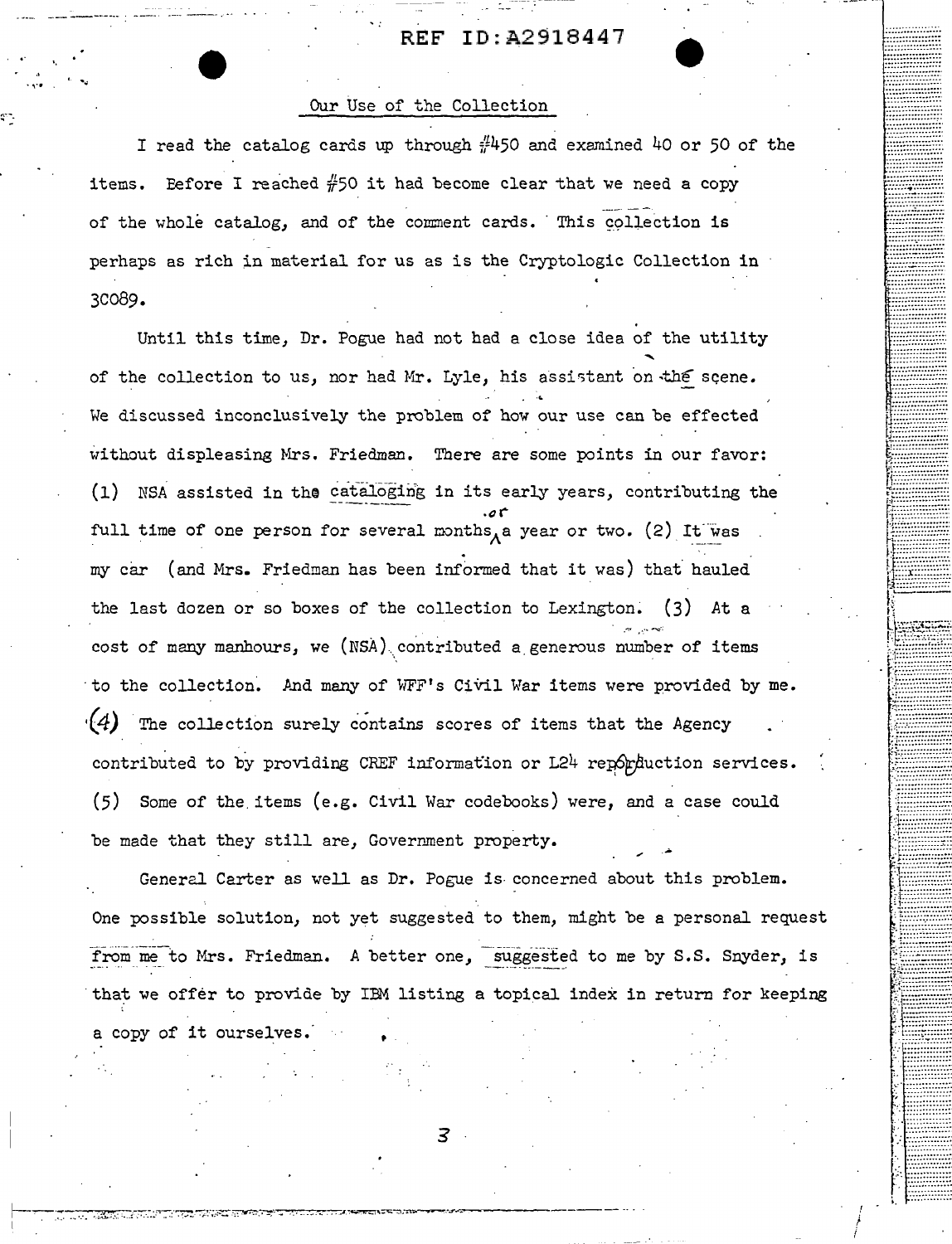**REF** ID:A2918447

 $\frac{1}{\sqrt{1-\frac{1}{n}}}$ 

. <u>f</u>

i <del>1. . . . . . . . . . . . . .</del> 1 .. ·.:::::::::::·;;; . . ···-········--·· .. ·········-····· I **::::.·::::.·:..·:.7.:** j ::::::::::::::: ... :::::::::::::::·

· **I** - <del>| . | . . . . . . . . . . . . . . .</del>

~~~~~~~~~;~;;~~~

t~i[I ···········-··· **r.** ==·=·=·::.::\_=\_=\_=\_=::\_:\_: .................

<sup>~</sup>·········-······· ............... , : ·············-·· . ··········-···· ···········--··· ··-········--··· : ::::::::::::::;: .. ::::::::::::::::.

ft~J~I ···········-··- *:::::.·:::::::.-:::*  ::::::·:::::::.:::: **............**. -:~~~-::~:-~~~~~~~~ :::::::;::::::-:·:j' *ir:::::::::::::::*  . · l·:-:-::-:-:-:-:::;::.-::: .............•... ·····-···-··-··· . .. .. ........... <sup>~</sup> .................. ···········-···-

···········--·-· ................

................ : [~~~~~~~\$.~~~~~~ . , ......... · ...... . . ;-····--·~·-· .. ··

**INCORPORATION** 

~-

The collection is closed to all outsiders except us and Mrs. Wohlstetter, but for only perhaps a year and a half or so.

..

A request I placed for half a dozen items may bring this problem to a head fairly soon. These were:  $(1)$  the AEF cipher disk. There were three of these in the collection and I requested one as a gift to NSA. (2) One of the six Civil War codebooks. It is unquplicated in ,, the collection (or anywhere else), but there are. five other unduplicated ones. I asked for it on long-term loan. (3) -a photocopy, one of several identical ones in the collection, of a cipher letter to General Washington from Dr. Benjamin Church, his medical officer who is now known to have been . a British spy. (This would make a good little problem to print in Spectrum) (4) a photocopy of a Civil War message (also a possible Spectrum feature). This is duplicated several times in the collection, and it was provided by me.  $(5)$  a copy, one of three in the collection, of the book containing the between-wars articles on cryptology that appeared in the Signal Corps. Bulletin. The Library may have this, but we could use another. I asked for it as a gift.  $(6)$  a copy, one of eight in the collection, of a short treatise on international communications that WFF wrote (and GPO printed) by way of educating the U.S. delegation to one of the betweenwars international conferences on frequency allocations etc. This I also asked for as a gift. (7) a copy of published material relating to the battle of the Falklands.

I intended; but neglected, to request also an M-94 cylindrical cipher device which is kept in the Library vault and is

**4**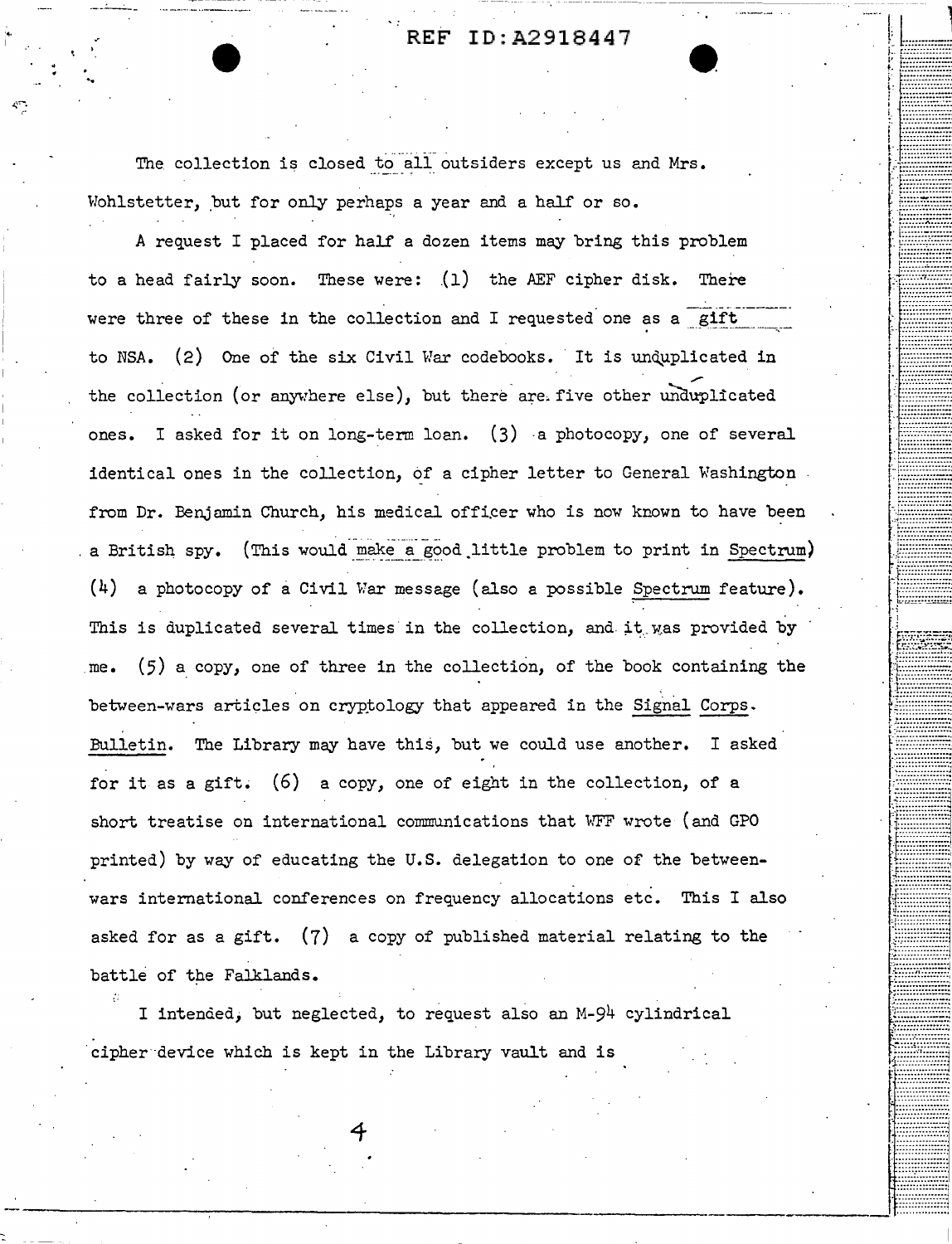just rusty and worn enough to make it a much better display item than the mint-condition copies of the same device we could probably. find within the Agency.

If we had a copy of the catalog, we would re-reproduce the cards in sufficient number to create a subject file.

In the case of some subjects, the catalog might reveal enough material to make a TDY to Lexington worth while. But in most cases we would be served well enough to get a Xerox copy of an item or items made at the Library and sent to us. The Library has a copying machine and the staff would not be unduly strained by helping us in this way.

#### Some Particulars About the Collection

## World War I

This is the period for which the collection appears to be richest in material of the kind we are after. The  $\frac{1}{4}$  of the catalog that I examined vielded perhaps a dozen WI I items that seemed to be new to me.

1. The Falklands material mentioned above consisted of magazine and newspaper pieces published in 1934, beginning with an article by an Australian Navy officer named Blakely who claimed that he read traffic giving Von Spee's itinerary across the Pacific and into the Atlantic. His disclosure was followed in the Australian and British pressiby one or two other claims (not Comint) and some challenges and refutations. WFF's note on this item says "A completely subjective and imaginative account of Norld War I cryptography"; but this does not destroy the story.

2. If the book 40 O.B. (by Hugh Cleland Hoy; London: Hutchinson & Co. Ltd, 1935; pp. 256) continues to elude us, perhaps we could repreduce the collection's copy, which is accession #124.

3. WFF noted that the AEF never used the primitive cipher disk (one of the artifacts I asked. for).

4. Clue to the location of the Walter Hines Page MSS: Therelissa W.H.P.Library at Randolph-Macon (Ashland, Va.)

5. A name we should seek to identify: J. Rives Childs, "Istlit... )  $\begin{pmatrix} 1 & 0 & 0 \\ 0 & 0 & 0 \\ 0 & 0 & 0 \end{pmatrix}$ "<br>"author of several ritings (some unclassified) on German Army  $\begin{pmatrix} 1 & 0 \\ 0 & 0 \end{pmatrix}$ " N.A.," author of several writings (some unclassified) on German Army ciphers in WI I.

Civil War

1. In The Friedman Lectures there is a sentence that promises II will some day reveal the background of "A Rebel Cipher Dispatch: One Which Did Not Reach Judah P. Benjamin." I had forgotten about this and will need to recover the article, which appeared in Harper's for June 1898 and is WFF's #240.2.

2. We should also get from L. of C. the magazine Signal for March-April and May-June 1954, containing a two-part article by G. Raynor Thompson, Signal Corps historian. There may be little new information in it, but it contains 15 or 20 photographs which we could get from Archives or the Brady collection once we knew how to identify them.

Federal ciphers in original handwriting are among the WFF items з. in the vault, as  $\#$ 's 187 and 187.1.